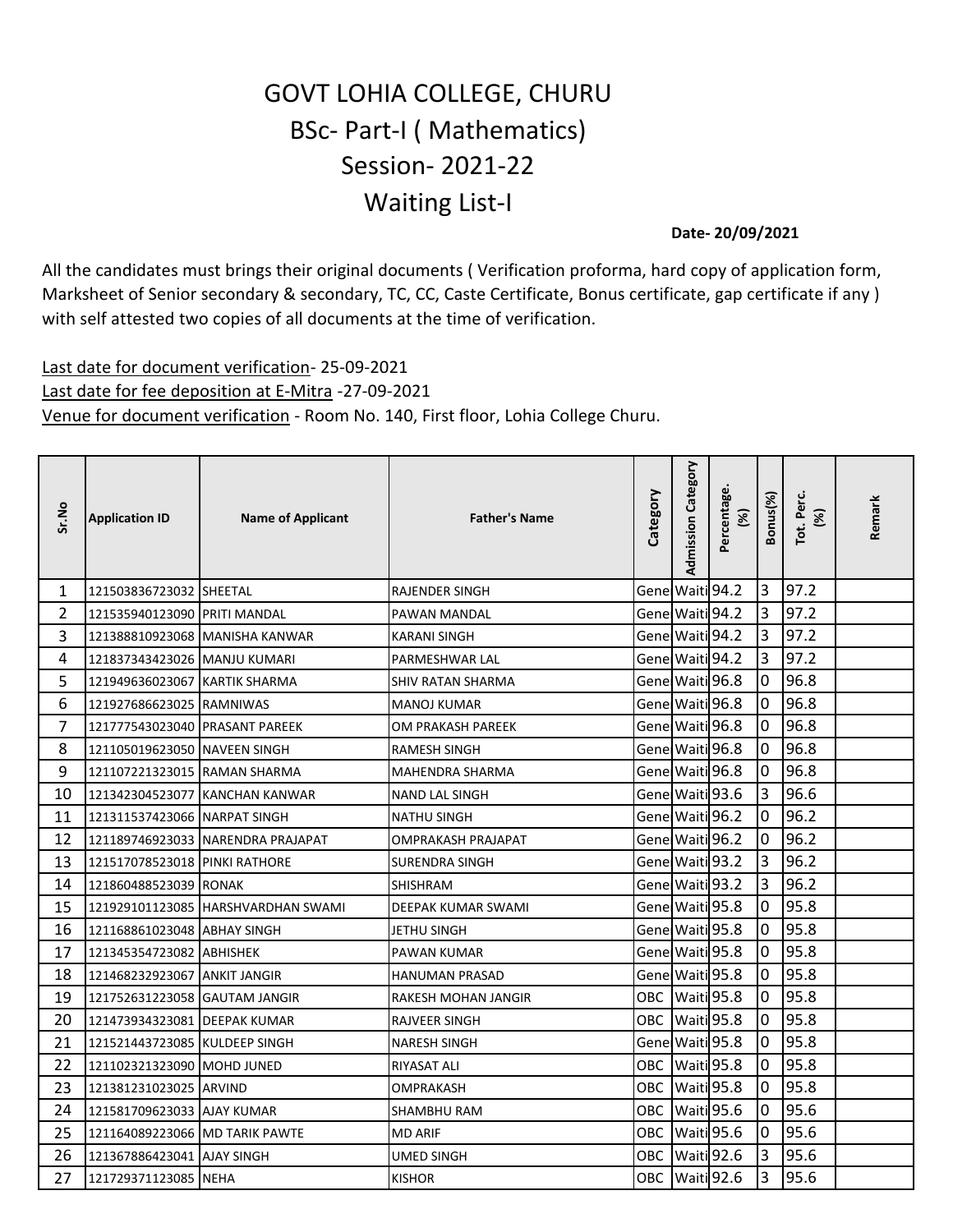| 28 | 121597138723071 KIRTI SHARMA    |                                        | VIMAL KUMAR SHARMA       |     | Gene Waiti 92.6 | 3   | 95.6 |  |
|----|---------------------------------|----------------------------------------|--------------------------|-----|-----------------|-----|------|--|
| 29 |                                 | 121555990123019 PRIYANKA SHIVARAN      | SUBHASH SHIVARAN         |     | OBC Waiti 92.6  | 3   | 95.6 |  |
| 30 | 121151065023051 ARTI JANGIR     |                                        | PRABHU RAM JANGIR        |     | OBC Waiti 92.6  | 3   | 95.6 |  |
| 31 |                                 | 121876538023018 KRISHNA PRAJAPAT       | SANDEEP KUMAR PRAJAPAT   |     | OBC Waiti 92.6  | 3   | 95.6 |  |
| 32 | 121532877623036 ROHIT SAINI     |                                        | MAHESH KUMAR SAINI       |     | OBC Waiti 92.6  | 3   | 95.6 |  |
| 33 | 121892014723088 LATIKA SHARMA   |                                        | SANJAY KUMAR SHARMA      |     | Gene Waiti 92.6 | 3   | 95.6 |  |
| 34 | 121210857123040 RITIKA          |                                        | RAJENDRA KUMAR           |     | OBC Waiti 92.6  | 3   | 95.6 |  |
| 35 | 121929761023026 PAYAL SHARMA    |                                        | RAMESH SHARMA            |     | Gene Waiti 92.6 | 3   | 95.6 |  |
| 36 | 121497183423010 JAHIRA KHAN     |                                        | WAHID ALI                |     | OBC Waiti 92.6  | 3   | 95.6 |  |
| 37 | 121755321823025 MAMTA KUMARI    |                                        | JAY BHAGWAN              |     | OBC Waiti 92.6  | 13  | 95.6 |  |
| 38 | 121553009923094 URMILA          |                                        | <b>BALVEER</b>           |     | Gene Waiti 92.6 | 3   | 95.6 |  |
| 39 | 121517212323053 SANDEEP         |                                        | DAYA RAM                 |     | OBC Waiti 92.6  | 3   | 95.6 |  |
| 40 | 121744382723053 AYANA KANWAR    |                                        | BIRJU SINGH              |     | OBC Waiti 92.6  | 3   | 95.6 |  |
| 41 | 121499452323088 ANANT GUPTA     |                                        | ALOK DEEP GUPTA          |     | Gene Waiti 95.4 | 10  | 95.4 |  |
| 42 | 121911929023073 SUMIT JANGIR    |                                        | SURENDRA KUMAR JANGIR    |     | OBC Waiti 95.4  | 10  | 95.4 |  |
| 43 | 121522512523061 POONAM          |                                        | ASHOK KUMAR              |     | OBC Waiti 92.4  | 13  | 95.4 |  |
| 44 | 121238964723073 ABHISHEK BHAKAR |                                        | FOOLA RAM                |     | OBC Waiti 95.2  | 10  | 95.2 |  |
| 45 | 121841546023016 SANWAR MAL      |                                        | PAPPU RAM                |     | OBC Waiti 95.2  | 0   | 95.2 |  |
| 46 |                                 | 121770882623090 PRASHANT POONIA        | BHAGAT SINGH             |     | OBC Waiti 95.2  | 10  | 95.2 |  |
| 47 | 121923303023030   MAYANK SAINI  |                                        | RAJKUMAR                 |     | OBC Waiti 95.2  | 10  | 95.2 |  |
| 48 | 121101199723021 LOKESH TAILOR   |                                        | RAMESH KUMAR TAILOR      |     | OBC Waiti 95.2  | 10  | 95.2 |  |
| 49 | 121160362423054 ANKIT SAINI     |                                        | KURDA RAM SAINI          |     | OBC Waiti 95.2  | 10  | 95.2 |  |
| 50 | 121289935023026 VIVEK           |                                        | JAGDISH PRASAD           |     | OBC Waiti 95.2  | 0   | 95.2 |  |
| 51 | 121760584623083 YASH PAREEK     |                                        | OMPRAKASH PAREEK         |     | Gene Waiti 95.2 | l0  | 95.2 |  |
| 52 | 121402985423086 VISHNU SAINI    |                                        | RAM KUMAR SAINI          |     | OBC Waiti 95.2  | 10  | 95.2 |  |
| 53 | 121390543823020 MANISH SHARMA   |                                        | LAXMAN KUMAR             |     | Gene Waiti 95.2 | 10  | 95.2 |  |
| 54 | 121889447423015 TANUJ SHARMA    |                                        | KAILASH SHARMA           |     | Gene Waiti 95.2 | 10  | 95.2 |  |
| 55 | 121962802023036 SANJAY          |                                        | <b>DALIP KUMAR</b>       |     | OBC Waiti 95.2  | 0   | 95.2 |  |
| 56 | 121614586123085 BHAJAN LAL      |                                        | HARIRAM JAT              |     | OBC Waiti 95.2  | 10  | 95.2 |  |
| 57 |                                 | 121113285923082 KAMLESH RANWAN         | RAMKUMAR RANWAN          |     | OBC Waiti 95.2  | 0   | 95.2 |  |
| 58 | 121831155723066 BHAGIRATH SINGH |                                        | <b>KALYAN SINGH</b>      |     | Gene Waiti 95.2 | Iо  | 95.2 |  |
| 59 | 121872401523070 SAURABH DARJI   |                                        | BHAGAWANA RAM            |     | OBC Waiti 95.2  | 10. | 95.2 |  |
| 60 |                                 | 121820132523058 LOKENDRA SINGH RATHORE | RAJUSINGH RATHORE        |     | Gene Waiti 95.2 | 0   | 95.2 |  |
| 61 | 121519305923030 ROHITASH KUMAR  |                                        | MAHENDRA KUMAR SAHARAN   |     | OBC Waiti 95.2  | 10  | 95.2 |  |
| 62 | 121734182223037 PANKAJ PANDAR   |                                        | <b>BHANWARLAL PANDAR</b> |     | OBC Waiti 93.2  | 2   | 95.2 |  |
| 63 | 121844066023025 NIKITA          |                                        | HARIPRASAD               |     | OBC Waiti 92.2  | 3   | 95.2 |  |
| 64 |                                 | 121505649823087 NITESH CHOUDHARY       | MAHENDRA KUMAR           |     | OBC Waiti 92.2  | 3   | 95.2 |  |
| 65 | 121165214123067 DEEPIKA         |                                        | DHARMENDRA KASWAN        |     | OBC Waiti 92.2  | 3   | 95.2 |  |
| 66 |                                 | 121550816123016 MOHAMMAD SIRAAZ KHAN   | ARIF HUSSAIN KHAN        | OBC | Waiti 95.0      | 10  | 95.0 |  |
| 67 | 121735122523099 YUVRAJ PRAJAPAT |                                        | MAHENDRA KUMAR           | OBC | Waiti 95.0      | 0   | 95.0 |  |
| 68 | 121292473023010 ARMAN KHAN      |                                        | MOHAMMED MUSTAFA         |     | OBC Waiti 94.8  | 0   | 94.8 |  |
| 69 | 121225377823070 DEVI LAL        |                                        | SANWAR MAL               |     | OBC Waiti 94.8  | 0   | 94.8 |  |
| 70 |                                 | 121743129723039 KAMAL KISHORE JANGIR   | JAGDISH PRASAD           |     | OBC Waiti 94.8  | 0   | 94.8 |  |
| 71 | 121994031323097 ANKIT KUMAR     |                                        | MUNESH KUMAR             |     | OBC Waiti 94.8  | 0   | 94.8 |  |
| 72 | 121525842323085 SACHIN KUMAR    |                                        | <b>BANWARI LAL</b>       | OBC | Waiti 94.8      | 0   | 94.8 |  |
| 73 | 121538524723033 RAVINDER KUMAR  |                                        | RAM KUMAR                | OBC | Waiti 94.8      | 0   | 94.8 |  |
| 74 | 121841091723024 SAMEER KHAN     |                                        | <b>HANISH KHAN</b>       |     | OBC Waiti 94.8  | 0   | 94.8 |  |
| 75 | 121183407523067 SATISH KUMAR    |                                        | BHAGIRATH                | OBC | Waiti 94.8      | 0   | 94.8 |  |
| 76 |                                 | 121441673023090 MOHMMAD RAFIK KHAN     | <b>BUDDHE KHAN</b>       |     | OBC Waiti 94.8  | 0   | 94.8 |  |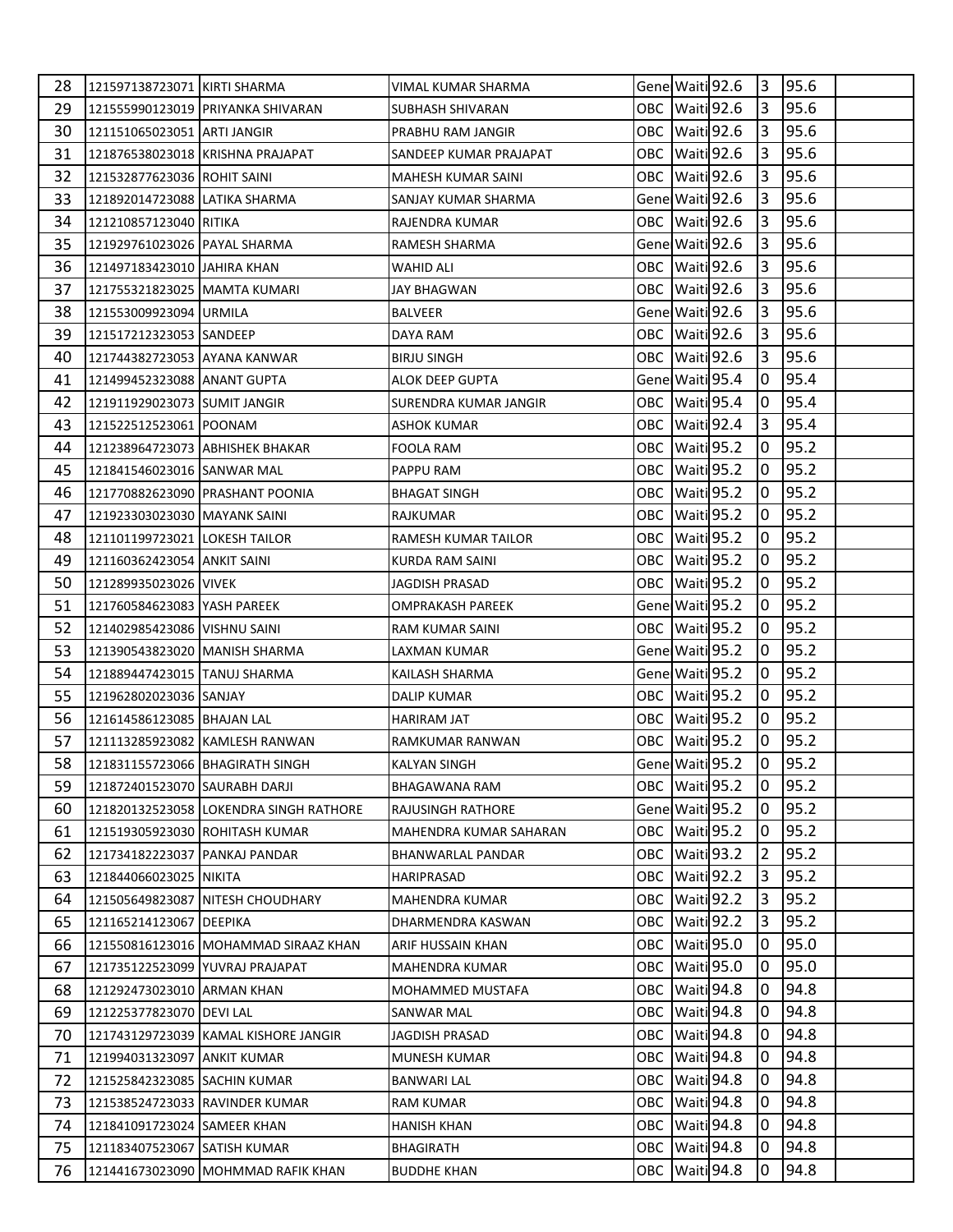| 77             |                                  | 121478928223063 AMIT KUMAR TETARWAL  | SURESH KUMAR TETARWAL     |  | OBC Waiti 94.8    |                | $ 0 $ 94.8 |  |
|----------------|----------------------------------|--------------------------------------|---------------------------|--|-------------------|----------------|------------|--|
| 78             | 121767718423029 RAJENDRA SINGH   |                                      | MUKHA RAM                 |  | OBC Waiti 94.8    | 10             | 94.8       |  |
| 79             | 121797587823048 GOPAL CHAWLA     |                                      | BHANWAR LAL CHAWLA        |  | Genel Waiti 94.6  | 10             | 94.6       |  |
| 80             | 121911356323081 MANROOP          |                                      | SHARWAN NAI               |  | OBC Waiti 94.6    | 0              | 94.6       |  |
| 81             | 121572818523056 DEEYA KUMARI     |                                      | SURESH KUMAR              |  | OBC Waiti 91.6    | $\overline{3}$ | 94.6       |  |
| 82             | 121717138423037 ALKA             |                                      | <b>MANIRAM</b>            |  | OBC Waiti 91.6    | 3              | 94.6       |  |
| 83             | 121802606723030 MONIKA SHARMA    |                                      | SHREE RAM SHARMA          |  | Gene Waiti 91.6   | 3              | 94.6       |  |
| 84             | 121136453723086 JJIYA KHAN BHATI |                                      | ASLAM KHAN BHATI          |  | OBC Waiti 91.6    | 3              | 94.6       |  |
| 85             | 121668004323032 DIMPLE JANGIR    |                                      | <b>SUNIL JANGIR</b>       |  | OBC Waiti 91.6    | 3              | 94.6       |  |
| 86             |                                  | 121875980023095 VIJAY LAXMI JANGIR   | BHAWANI SHANKAR JANGIR    |  | OBC Waiti 91.6    | 3              | 94.6       |  |
| 87             | 121801775923060 PRATIBHA         |                                      | <b>HARPHOOL SINGH</b>     |  | OBC Waiti 91.6    | 3              | 94.6       |  |
| 88             | 121573170223063 DIVYA SAINI      |                                      | MAHESH KUMAR              |  | OBC Waiti 91.6    | 13             | 94.6       |  |
| 89             | 121630717723034 MONIKA PANWAR    |                                      | SHANKAR LAL PANWAR        |  | OBC Waiti 91.6    | 3              | 94.6       |  |
| 90             | 121750160023049 SANDHYA SAINI    |                                      | SANJAY KUMAR SAINI        |  | OBC Waiti 91.6    | $\overline{3}$ | 94.6       |  |
| 91             | 121104054423043 VISHAKHA         |                                      | MAN SINGH                 |  | OBC Waiti 91.6    | 3              | 94.6       |  |
| 92             | 121537247823023 NEERAJ KUMAR     |                                      | DHARM SINGH               |  | OBC Waitir 94.4   | 0              | 94.4       |  |
| 93             | 121553186523010 GANESH RAW       |                                      | <b>DINKAR RAW</b>         |  | OBC Waitir 94.4   | 10             | 94.4       |  |
| 94             | 121534040823091 CHETAN MISHRA    |                                      | <b>MANOJ KUMAR MISHRA</b> |  | Gene Waitir 94.2  | 0              | 94.2       |  |
| 95             |                                  | 121163794023085 BALKRISHAN BANSIA    | SUSHIL KUMAR BANSIA       |  | Gene Waitir 94.2  | 10             | 94.2       |  |
| 96             | 121293586523037   AMIT TETARWAL  |                                      | <b>MANPHOOL SINGH</b>     |  | OBC Waitir 94.2   | 10             | 94.2       |  |
| 97             | 121818210323067 AADESH PAREEK    |                                      | PAWAN KUMAR               |  | Gene Waitir 94.2  | 10             | 94.2       |  |
| 98             | 121159790723066 SOYAL            |                                      | <b>HABIB</b>              |  | OBC Waitir 94.2   | 10             | 94.2       |  |
| 99             | 121657025623020 MAYANK           |                                      | PADAM SINGH               |  | Gene Waitir 94.2  | 0              | 94.2       |  |
| 100            | 121344654823082 VISHAL SAINI     |                                      | JAGDISH PRASAD SAINI      |  | OBC Waitir 94.2   | 10             | 94.2       |  |
| 101            | 121771088223012 VIJAY KUMAR      |                                      | RAM NIWAS                 |  | Gene Waitir 94.2  | 0              | 94.2       |  |
| 102            | 121739785523058 BHAWANI SINGH    |                                      | <b>GUMAN SINGH</b>        |  | Gene Waitir 94.2  | 10.            | 94.2       |  |
| 103            | 121346858923010 ANKIT            |                                      | JAGDEV SINGH              |  | OBC   Waitir 94.2 | 10             | 94.2       |  |
| 104            |                                  | 121560608423098 BANWARI LAL THORI    | <b>RAMPRAKASH THORI</b>   |  | OBC Waitir 94.2   | 10.            | 94.2       |  |
| 105            |                                  | 121373907723034 RAMKRISHAN DHAKA     | VIJAY PAL SINGH           |  | OBC Waitir 94.2   | 10             | 94.2       |  |
| 106            | 121192588323030 ARSHAD KHAN      |                                      | NIJAMUDEEN KHAN           |  | OBC Waitir 94.2   | 0              | 94.2       |  |
|                | 107 121872388923057 ANAND        |                                      | <b>HAR LAL</b>            |  | OBC Waitir 94.2   | l0             | 94.2       |  |
| 108            |                                  | 121837304023019 SURYA PRAKASH KALERA | ASHARAM KALERA            |  | OBC Waitir 94.2   | 10             | 94.2       |  |
| 109            | 121691460523090 SANDEEP KUMAR    |                                      | RAKESH KUMAR              |  | OBC Waitir 94.2   | 0              | 94.2       |  |
| 110            |                                  | 121522587523062 GAJANAND SWAMI       | HARI RAM SWAMI            |  | OBC Waitir 94.2   | 10.            | 94.2       |  |
| 111            | 121943758623036 ANKIT DHAYAL     |                                      | SURENDRA KUMAR            |  | OBC Waitir 94.2   | 0              | 94.2       |  |
| 112            | 121911167223024 NITIN BUDANIA    |                                      | <b>MAHIPAL BUDANIA</b>    |  | OBC Waitir 94.2   | 0              | 94.2       |  |
| 113            |                                  | 121251952023041 YOGESH KUMAR SAINI   | RAKESH KUMAR SAINI        |  | OBC Waitir 94.2   | 0              | 94.2       |  |
| 114            | 121211159523013 NIKHIL           |                                      | MAHENDRA SINGH            |  | OBC Waitir 94.2   | 0              | 94.2       |  |
| 115            | 121345525023063 ABHISHEK         |                                      | MUKESH KUMAR              |  | OBC Waitir 94.2   | 0              | 94.2       |  |
| 116            | 121220889023045 AJEET KUMAR      |                                      | <b>VINOD KUMAR</b>        |  | OBC Waitir 94.2   | 10             | 94.2       |  |
| 117            |                                  | 121337416323017 MUKESH KUMAR KHAKHAL | MOHAR SINGH KHAKHAL       |  | OBC Waitir 94.2   | 0              | 94.2       |  |
| 118            | 121701922123051 PRADEEP KUMAR    |                                      | <b>DEVILAL</b>            |  | OBC Waitir 94.2   | 0              | 94.2       |  |
| 119            | 121565525523074 KAPIL            |                                      | AMICHAND                  |  | OBC Waitir 94.2   | 0              | 94.2       |  |
| 120            | 121130615123023 MUKESH SUTHAR    |                                      | SOHANRAM SUTHAR           |  | OBC Waitir 94.0   | 0              | 94.0       |  |
| 121            |                                  | 121725008723030 DINESH KUMAR SWAMI   | SHUKHDEV                  |  | OBC Waitir 94.0   | 0              | 94.0       |  |
| 122            | 121757685123081 SWATI VYAS       |                                      | AASHUTOSH VYAS            |  | Gene Waitir 91.0  | 3              | 94.0       |  |
|                |                                  |                                      | <b>EWS</b>                |  |                   |                |            |  |
| 1              | 121495799723073 ABHISHEK         |                                      | CHHAJJU SINGH             |  | Gene Waitir 91.0  | 10.            | 91.0       |  |
| $\overline{2}$ | 121448540223069 PREETI SHARMA    |                                      | MAHAVEER PRASAD SHARMA    |  | Gene Waitir 88.0  | $\overline{3}$ | 91.0       |  |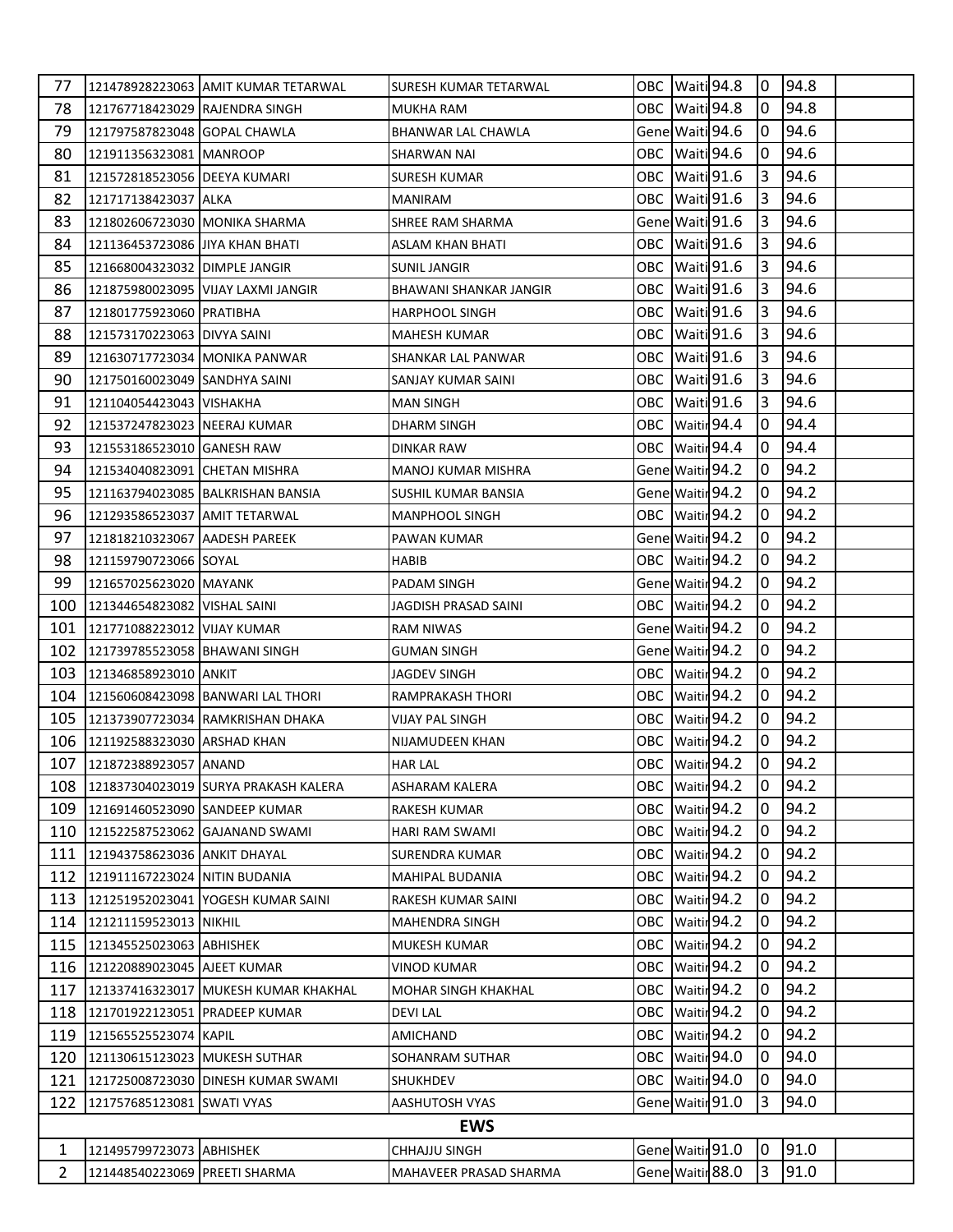| 3              |                                                        | 121693223623045 JAY KISHAN SHARMA    | MAHENDRA KUMAR SHARMA    |                  | Gene Waitir 88.0               | 3              | 91.0         |  |
|----------------|--------------------------------------------------------|--------------------------------------|--------------------------|------------------|--------------------------------|----------------|--------------|--|
| 4              | 121469082423066 JAYPAL SINGH                           |                                      | <b>KISHOR SINGH</b>      |                  | Gene Waitir 90.6               | 0              | 90.6         |  |
| 5              | 121679470723014 KRISHNA SHARMA                         |                                      | ANIL SHARMA              |                  | Gene Waitir 90.6               | 0              | 90.6         |  |
| 6              | 121468891223010 PIYUSH SHARMA                          |                                      | <b>SURENDRA KUMAR</b>    | Gene Waitir 90.0 |                                | 0              | 90.0         |  |
| $\overline{7}$ | 121460895123050 MANISH KUMAR                           |                                      | <b>SURENDER KUMAR</b>    |                  | Gene Waitir 89.6               | l0             | 89.6         |  |
| 8              | 121287063423035 BINDU INDORIYA                         |                                      | AMAR CHAND INDORIYA      |                  | Gene Waitir 86.4               | 3              | 89.4         |  |
| 9              | 121912633523091 DALIP SHARMA                           |                                      | NAGAR MAL SHARMA         | Gene Waitir 89.0 |                                | 0              | 89.0         |  |
| 10             | 121681690423096 AMIT SINGH                             |                                      | VIKRAM SINGH             |                  | Gene Waitir 80.8               | 8              | 88.8         |  |
| 11             | 121821027623040 LAXMAN SINGH                           |                                      | VIJENDRA SINGH           |                  | Gene Waitir 88.4               | 0              | 88.4         |  |
| 12             | 121221530223011 BHAVYA SHARMA                          |                                      | <b>DINESH</b>            | Gene Waitir 88.0 |                                | 0              | 88.0         |  |
| 13             | 121234183423042 AMAN SHARMA                            |                                      | PRAMOD KUMAR             | Gene Waitir 88.0 |                                | 0              | 88.0         |  |
| 14             | 121234262023018 YASH AGARWAL                           |                                      | UMESH KUMAR SARRAF       | Gene Waitir 88.0 |                                | 0              | 88.0         |  |
| 15             | 121558132523091 ADITYA SHARMA                          |                                      | ANUJ KUMAR SHARMA        | Gene Waitir 87.6 |                                | 10             | 87.6         |  |
| 16             | 121672051823028 RAJESH SINGH                           |                                      | <b>MADAN SINGH</b>       | Gene Waitir 87.6 |                                | 0              | 87.6         |  |
| 17             | 121171340823083 NAVEEN SHARMA                          |                                      | DURGA PRASAD SHARMA      |                  | Gene Waitir 86.8               | 0              | 86.8         |  |
| 18             | 121289568723060 SHIVPAL SINGH                          |                                      | SAMANDRA SINGH           |                  | Gene Waitir 86.4               | 10             | 86.4         |  |
| 19             |                                                        | 121979146923039 YUDHISTHIR SHARMA    | OM PRAKASH SHARMA        | Gene Waitir 86.0 |                                | 10             | 86.0         |  |
| 20             | 121812010523059 MUKESH GAUR                            |                                      | SUKHARAM SHARMA          | Gene Waitir 86.0 |                                | 0              | 86.0         |  |
| 21             | 121131869423042 PRASHANT                               |                                      | <b>SURENDRA SINGH</b>    |                  | Gene Waitir 85.8               | 0              | 85.8         |  |
| 22             | 121153184123031 ABHISHEK                               |                                      | BHAWANI SHANKAR          |                  | Gene Waitir 85.4               | 0              | 85.4         |  |
| 23             |                                                        | 121403648523039 AJAY SINGH RATHORE   | <b>BHAWANI SINGH</b>     |                  | Gene Waitir 85.4               | 0              | 85.4         |  |
| 24             | 121266008623087   DOULAT SINGH                         |                                      | <b>BALVEER SINGH</b>     |                  | Gene Waitir 85.2               | 0              | 85.2         |  |
| 25             | 121907993723026 PRANAV SHARMA                          |                                      | SHIVKANT SHARMA          |                  | Gene Waitir 84.4               | 0              | 84.4         |  |
| 26             | 121841557623089 ASHISH SINGH                           |                                      | <b>PREM SINGH</b>        |                  | Gene Waitir 83.8               | 0              | 83.8         |  |
|                |                                                        |                                      |                          |                  |                                |                |              |  |
|                |                                                        |                                      | <b>OBC</b>               |                  |                                |                |              |  |
| $\mathbf{1}$   | 121129624623060 REENU                                  |                                      | RAJENDRA KUMAR           |                  | OBC Waitir 91.0                | 13             | 94.0         |  |
| $\overline{2}$ | 121497831323020 NIKITA SAINI                           |                                      | MAHENDRA KUMAR SAINI     |                  | OBC Waitir 91.0                | 3              | 94.0         |  |
| 3              | 121897320323017 DHARA SAINI                            |                                      | SANWAR MAL SAINI         |                  | OBC Waitir 91.0                | 3              | 94.0         |  |
| 4              | 121669975023064 ARYAN                                  |                                      | <b>UMMED SINGH</b>       |                  | OBC Waitir 93.8                | l0             | 93.8         |  |
| 5              | 121948580623030 AFJAL KHAN                             |                                      | <b>ASLAM KHAN</b>        |                  | OBC Waitir 93.6                | 0              | 93.6         |  |
| 6              | 121758798823038 ROBIN SINGH                            |                                      | <b>BHAGMAL SAINI</b>     | OBC Waitir 93.6  |                                | 0              | 93.6         |  |
| 7              |                                                        | 121238036823060 YOGENDRA BURDAK      | BHANWARLAL               | OBC Waitir 93.6  |                                | 10.            | 93.6         |  |
| 8              | 121130107623093 KULDEEP                                |                                      | <b>BUDDH RAM DUDI</b>    | OBC Waitir 93.6  |                                | 0              | 93.6         |  |
| 9              |                                                        | 121582753523010 DUSHYANT BAGORIA     | <b>MOHAN LAL BAGORIA</b> | OBC              | Waitir 93.6                    | 10             | 93.6         |  |
| 10             |                                                        | 121583551423020 NITESH KUMAR KHICHAR | JAGDISH PRASAD KHICHAR   | OBC              | Waitir 93.6                    | 0              | 93.6         |  |
| 11             | 121696376723062 RAHUL                                  |                                      | NARENDER KUMAR           | OBC              | Waitir 93.6                    | 0              | 93.6         |  |
| 12             | 121670536323064 KAMLESH KUMAR                          |                                      | LILA DHAR                | OBC              | Waitir 93.6                    | 0              | 93.6         |  |
| 13             | 121774846423050 NITIN                                  |                                      | RAMKISHAN MEEL           | OBC Waitir 93.6  |                                | 0              | 93.6         |  |
| 14             | 121451322723030 MOHIT KUMAR                            |                                      | RAMJAS                   | OBC              | Waitir 93.6                    | 10             | 93.6         |  |
| 15             | 121538792223030 SEEMA PRAJAPAT                         |                                      | DHANRAJ PRAJAPAT         | OBC              | Waitir 90.6                    | 3              | 93.6         |  |
| 16             | 121779982823030 MONIKA                                 |                                      | SOHAN LAL                | OBC              | Waitir 90.6                    | 3              | 93.6         |  |
| 17             | 121424630423096 MANISHA                                |                                      | <b>SHISH RAM</b>         | OBC              | Waitir 90.6                    | 3              | 93.6         |  |
| 18             | 121725247423085 MONIKA                                 |                                      | <b>GOVIND RAM GODARA</b> | OBC              | Waitir 90.6                    | 3              | 93.6         |  |
| 19             |                                                        | 121876542323076 DIVYANSHI VERMA      | <b>SUBHASH VERMA</b>     | OBC              | Waitir 90.6                    | 3              | 93.6         |  |
| 20             | 121480821023076 SONIKA                                 |                                      | <b>VIJAY KUMAR</b>       |                  | OBC Waitir 90.4                | $\overline{3}$ | 93.4         |  |
| 21             | 121320089523086 VINITA KUMARI                          |                                      | FULARAM                  | OBC              | Waitir 90.4                    | 3              | 93.4         |  |
| 22             |                                                        | 121793197023070 JJAINARAYAN SAHARAN  | <b>SUKHA RAM SAHARAN</b> | OBC              | Waitir <sub>93.2</sub>         | 10             | 93.2         |  |
| 23<br>24       | 121836771423037 KUSHAL JANGIR<br>121160878823020 RAHUL |                                      | MANOJ KUMAR JANGIR       | OBC              | Waitir 93.2<br>OBC Waitir 93.2 | 0<br>0         | 93.2<br>93.2 |  |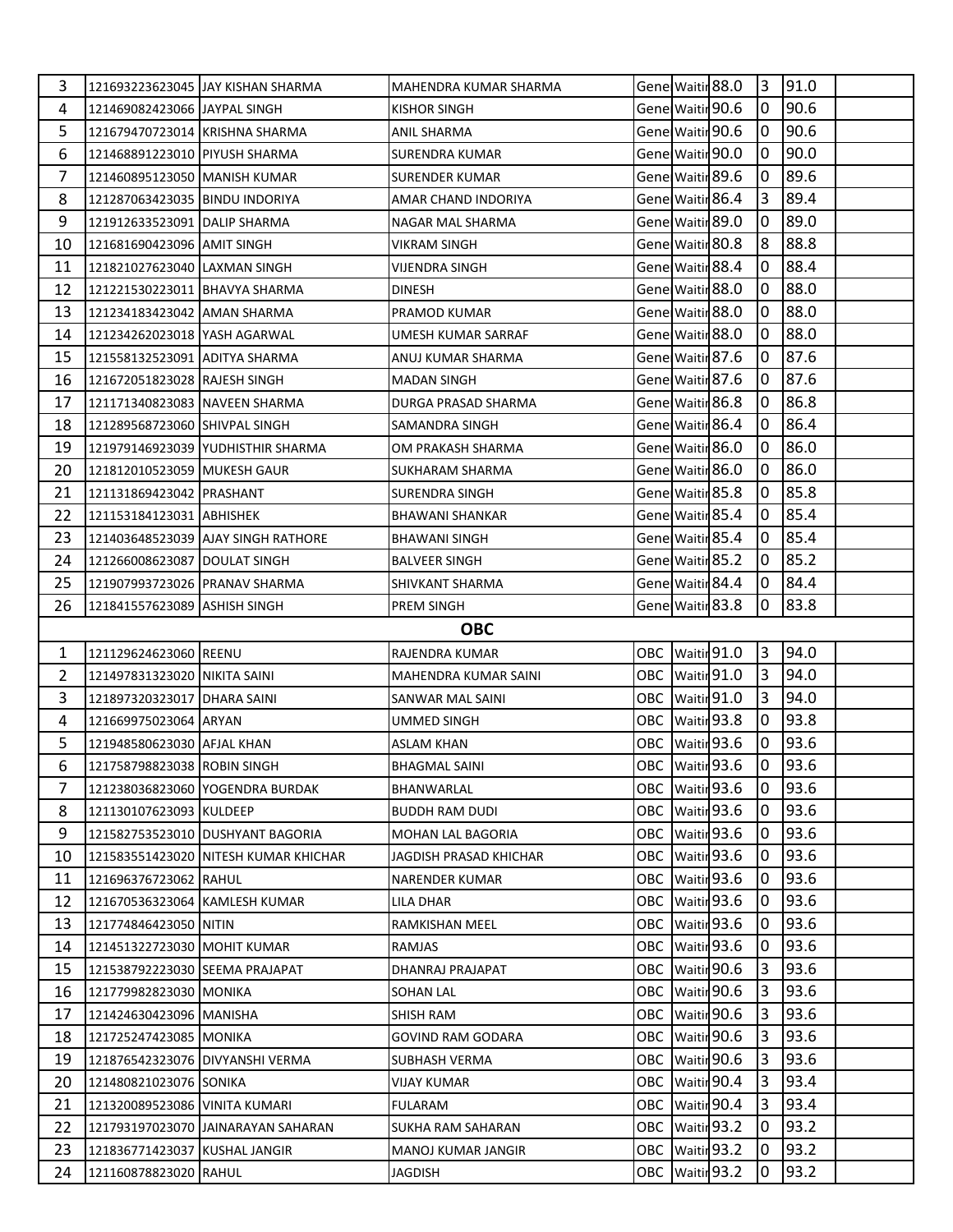| 25             | 121199705823083 PANKAJ KUMAR    |                                        | TARA CHAND             |           | OBC Waitir 93.2   | 10             | 93.2 |  |
|----------------|---------------------------------|----------------------------------------|------------------------|-----------|-------------------|----------------|------|--|
| 26             | 121991009323050 RAVISHANKAR     |                                        | GIRDHARI LAL           |           | OBC Waitir 93.2   | 10             | 93.2 |  |
| 27             | 121328110223080 NAVEEN KASWAN   |                                        | <b>MAMCHAND KASWAN</b> |           | OBC Waitir 93.2   | 10             | 93.2 |  |
| 28             | 121986709823000 MONU SONI       |                                        | SHYAM SUNDAR SONI      |           | OBC Waitir 93.2   | $\overline{0}$ | 93.2 |  |
| 29             |                                 | 121355747723069 AMIT KUMAR KASWAN      | LAXMI NARAYAN          |           | OBC Waitir 93.2   | 10             | 93.2 |  |
| 30             | 121227216623065 YASHVARDDHAN    |                                        | MOOLCHAND              |           | OBC Waitir 93.2   | 10             | 93.2 |  |
| 31             | 121155191023061 HEMANT KASWAN   |                                        | RAM NARESH             |           | OBC Waitir 93.2   | 10             | 93.2 |  |
| 32             | 121636589223028 KAMAL KUMAR     |                                        | SUBHASH CHANDRA        |           | OBC Waitir 93.2   | 10             | 93.2 |  |
| 33             | 121884216423084 AMIT BENIWAL    |                                        | RAM NIWAS              |           | OBC Waitir 93.2   | 10.            | 93.2 |  |
| 34             | 121394021723018 SACHIN RINWA    |                                        | SOHAN LAL              |           | OBC Waitir 93.2   | 0              | 93.2 |  |
| 35             | 121357381623060 BHAGIRATH       |                                        | OM PRAKASH PRAJAPAT    |           | OBC Waitir 93.2   | 0              | 93.2 |  |
| 36             | 121586916723068 KAILASH SWAMI   |                                        | PURANMAL SWAMI         |           | OBC Waitir 93.2   | 10             | 93.2 |  |
| 37             | 121430986623030 GAUTAM          |                                        | SANWAR MAL             |           | OBC   Waitir 93.2 | 0              | 93.2 |  |
| 38             | 121166378023055 PAWAN KUMAR     |                                        | <b>KISHAN LAL</b>      |           | OBC Waitir 93.2   | 10             | 93.2 |  |
| 39             | 121764444723029 IRFAN KHAN      |                                        | JAKIR KHAN             |           | OBC Waitir 93.2   | 0              | 93.2 |  |
| 40             | 121724811823042 SARITA SINARIYA |                                        | CHETAN RAM SINARIYA    |           | OBC Waitir 90.0   | 3              | 93.0 |  |
| 41             | 121706226323074 SONU            |                                        | <b>MAHIPAL</b>         |           | OBC   Waitir 90.0 | 13             | 93.0 |  |
| 42             | 121764082523080 RAINA           |                                        | SHISHPAL               |           | OBC Waitir 90.0   | 3              | 93.0 |  |
| 43             | 121643338023033 NIKITA          |                                        | <b>RAM NIWAS</b>       |           | OBC Waitir 90.0   | 3              | 93.0 |  |
| 44             | 121526658523051 JYOTI           |                                        | RAGHUVEER              |           | OBC Waitir 90.0   | 3              | 93.0 |  |
| 45             | 121515159923041 HITESH DHAKA    |                                        | MULA RAM               |           | OBC Waitir 88.0   | 5              | 93.0 |  |
| 46             | 121367023323087 DINESH KUMAR    |                                        | OM PRAKASH KUMHAR      |           | OBC Waitir 92.6   | 10.            | 92.6 |  |
| 47             | 121255098623031 VIKAS SUTHAR    |                                        | RAM KUMAR SUTHAR       |           | OBC Waitir 92.6   | 0              | 92.6 |  |
| 48             |                                 | 121561113323019   DUSHYANT SWAMI       | ARVIND SWAMI           |           | OBC Waitir 92.6   | 0              | 92.6 |  |
| 49             | 121586172823092 DEEPANSHU       |                                        | SURESH KUMAR           |           | OBC Waitir 92.6   | 0              | 92.6 |  |
| 50             | 121309349023090 AMIT JANGIR     |                                        | SHANKAR LAL JANGIR     |           | OBC Waitir 92.6   | 10.            | 92.6 |  |
| 51             |                                 | 121810488023089 AMIT KUMAR MUNARIA     | DIPACHAND              |           | OBC Waitir 92.6   | 10.            | 92.6 |  |
| 52             | 121128058023021 MANGATU RAM     |                                        | SITARAM                |           | OBC Waitir 92.6   | 10             | 92.6 |  |
| 53             | 121645582623014 RAHUL BHAMBHU   |                                        | <b>NIHAL SINGH</b>     |           | OBC Waitir 92.6   | 10             | 92.6 |  |
| 54             |                                 | 121991972923060 MANJEET BUDANIYA       | SHUBHAKARAN            |           | OBC Waitir 92.6   | 0              | 92.6 |  |
| 55             | 121906524923049 HARSH JANGIR    |                                        | DEV KARAN JANGIR       |           | OBC Waitir 92.6   | Iо             | 92.6 |  |
|                |                                 |                                        | <b>SC</b>              |           |                   |                |      |  |
| 1              | 121447066823073 RAHUL KALLA     |                                        | BABULAL                | SC        | Waitir 92.6       | 10             | 92.6 |  |
| $\overline{2}$ | 121543114023010 MANOJ KHARDIA   |                                        | <b>HARLAL KHARDIA</b>  | SC        | Waitir 92.6       | 0              | 92.6 |  |
| 3              |                                 | 121670471823060 POONAM BARROR          | RAI CHAND              | SC        | Waitir 89.6       | 3              | 92.6 |  |
| 4              | 121926843523052 MOHIT CHAUHAN   |                                        | <b>MANOJ KUMAR</b>     | SC        | Waitir 92.4       | 0              | 92.4 |  |
| 5              |                                 | 121626510923010 RAVINDRA KUMAR         | <b>MOHAR SINGH</b>     | SC        | Waitir 92.2       | 10             | 92.2 |  |
| 6              | 121679430923055 PANKAJ ROHILA   |                                        | MAHENDRA KUMAR         | SC        | Waitir 92.2       | 0              | 92.2 |  |
| 7              | 121119496623034 NAVNEET SHEELA  |                                        | <b>JALU RAM</b>        | <b>SC</b> | Waitir 92.2       | 0              | 92.2 |  |
| 8              | 121527777823030 RINKU           |                                        | MAHENDRA               | SC        | Waitir 89.0       | 3              | 92.0 |  |
| 9              |                                 | 121305703223021 PRIYANKA GUDESAR       | KURDA RAM GUDESAR      | SC        | Waitir 89.0       | 3              | 92.0 |  |
| 10             |                                 | 121932397723076 PARMESHWAR LAL MEGHWAL | CHHAGANLAL             | SC        | Waitir 91.6       | 0              | 91.6 |  |
| 11             | 121903049923044 SACHIN PATEER   |                                        | PARMESHWAR LAL         | SC        | Waitir 91.6       | $\overline{0}$ | 91.6 |  |
| 12             | 121540590723000 MANOHAR         |                                        | ISHAR RAM              | SC        | Waitir 91.6       | 0              | 91.6 |  |
| 13             | 121875618623080 RAM NIVAS KALLA |                                        | JAGDISH PRASAD         | SC        | Waitir 91.6       | 0              | 91.6 |  |
| 14             | 121159618423077 SONU MAHICH     |                                        | MOHAN LAL MAHICH       | SC        | Waitir 91.6       | 10             | 91.6 |  |
| 15             |                                 | 121563740223030 TARUN KUMAR NAWAL      | MAHESH KUMAR           | SC        | Waitir 88.4       | 3              | 91.4 |  |
| 16             | 121369395723080 ANIL            |                                        | MEGHRAJ                | SC        | Waitir 91.2       | 0              | 91.2 |  |
| 17             | 121240991423083 SAMEER KUMAR    |                                        | RAJENDRA KUMAR         | SC        | Waitir 91.0       | 0              | 91.0 |  |